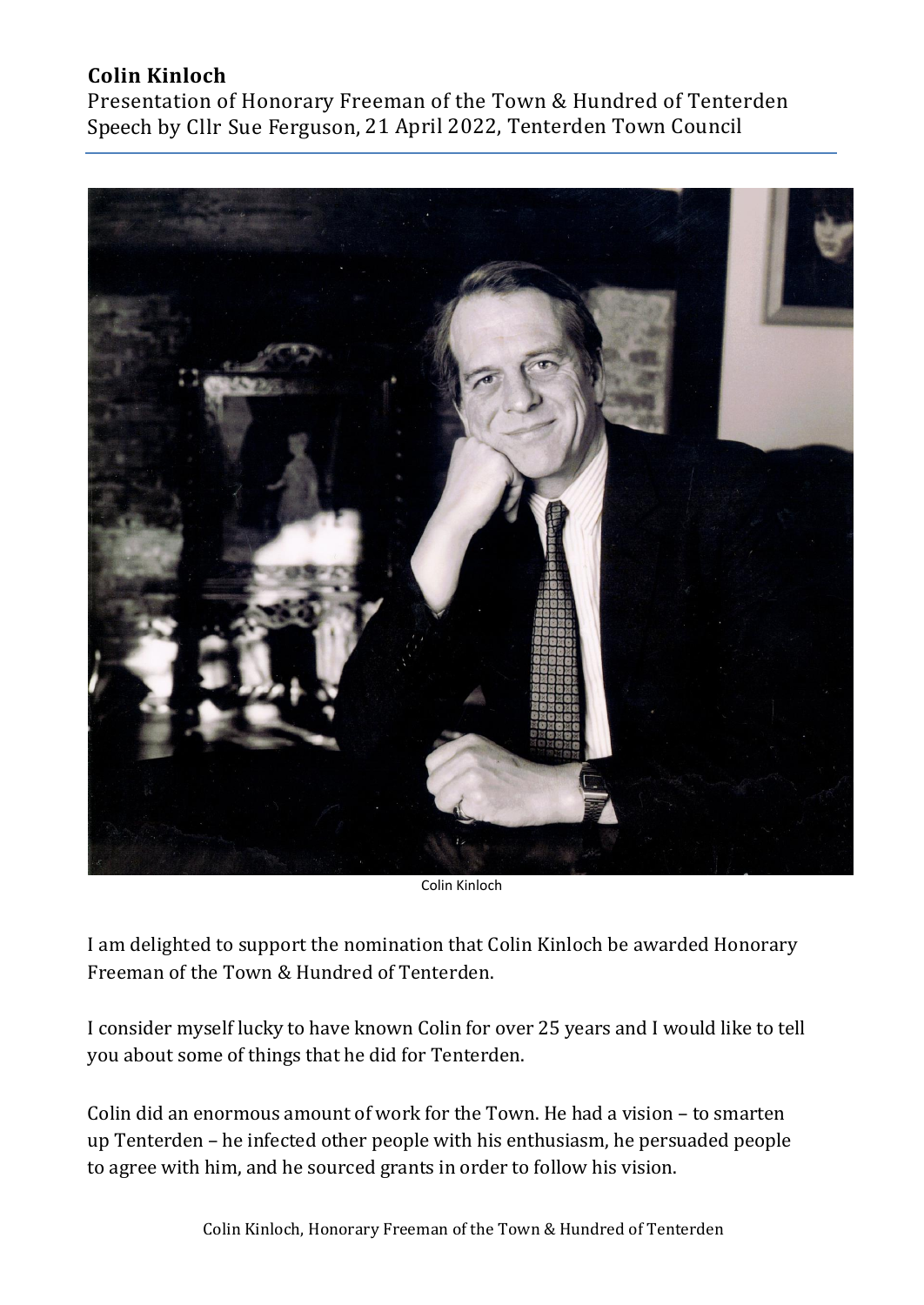So where did it all start?

It started with the South East England Development Agency (SEEDA) a regional development agency set up in 1999 to promote the South East. SEEDA had £7 million and Colin was keen to get some of this for Tenterden, one specific grant he wanted for Tenterden was the Kent Rural Towns programme, a grant for smaller rural towns in Kent and Medway. Tenterden Town and Rural Partnership (which later became Tenterden Improved) came into being.

So going back to Spring of 2004 --- Steering Group was formed – multiple groups in the town worked together under Colin's leadership. Tenterden Improved, the Weald of Kent Preservation Society, the Chamber of Commerce, Ashford Borough Council, Tenterden Town Council, Wittersham Parish Council, Tenterden and District Residents Association, the Leisure Centre Trust and some local businesses.

The steering group was divided into four working groups. Colin's aim was to:

- Reduce clutter and inappropriate furniture in the High Street
- Have more sensitive control on building appearance
- Protect and repair verges and greens
- Make the countryside and footpaths accessible
- Do something with Heronden Gatehouse (which had been boarded up since being destroyed in the 1987 hurricane)
- Reduce litter
- Improve areas of neglected land behind the High Street/Lanes
- Deliver the first phase of the cycle track from St Michaels to Tenterden

This was quite a list for Colin, enough to make a good-sized contribution to his intray!

Eventually in 2005 Colin and the Steering Group published a Healthcheck and Action Plan for Tenterden (with funding from the Channel Corridor Partnership and Kent County Council) – it was a snapshot - life in the town, social structure & community, local economy, traffic, accessibility, natural environment, leisure and then all they had to do was to work out how to improve it all. One of the main questions - What kind of town and community do you want Tenterden to be in the future.

After the Healthcheck and Action Plan in 2005 came the Tenterden Streetscape Masterplan for Tenterden – this was commissioned on behalf of Tenterden Improved by Ashford Borough Council. Its purpose – to help the Tenterden community plan for future development and in particular the shaping of its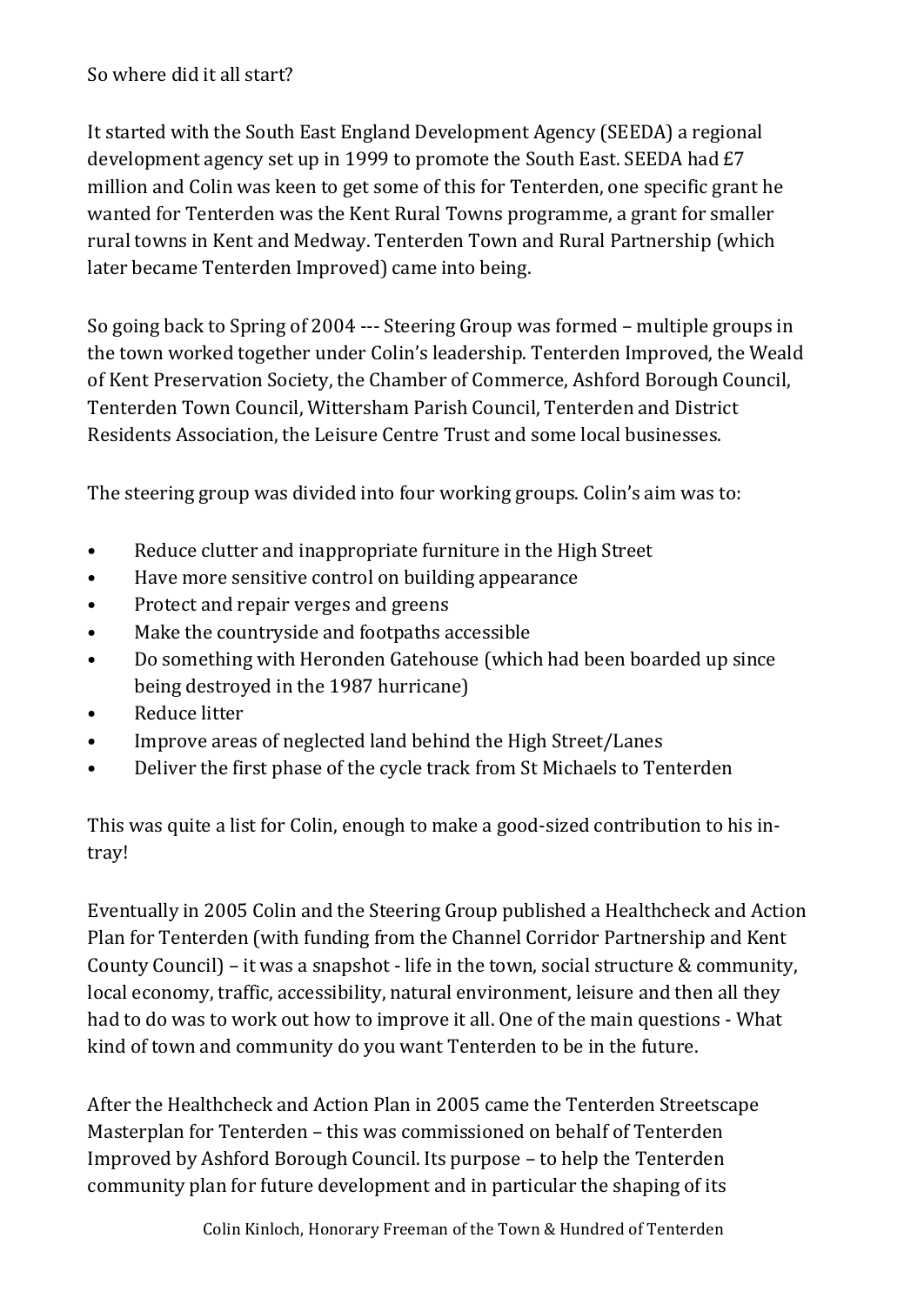streetscape and public realm spaces.

The Tenterden Streetscape Masterplan covered the High Street and Lanes from West Cross to the Fairings. It analysed the streetscape of the town, including design, materials, furniture and signage and made costed recommendations for significant improvements in the town.

I can just see Colin walking down the High Street with sheafs of papers in his hands ticking *"Yes I like it"* – and crossing *"No I don't".* The bent bare metal railings outside Caffe Nero got a resounding cross, along with the weeds and poorly fitting street furniture. There were specific recommendations for the coach park, Coombe Lane and part of Station Road - an important arrival point in the town which Colin said was an unwelcoming, bleak and featureless area.

In May 2007 there was a public presentation and a consultation – things were definitely moving forward! And then work started!

It was out with the nasty bent unpainted sprawling metal railings, the messy street furniture and Colin brought in a new heritage look for Tenterden – black and gold. Colin wanted to do things properly – everything had to be organised and catalogued and be in its right and proper place! Colin definitely cared about the value of research and he cared about appearances.

Yorkstone paving was laid in Tenterden High Street during 2007-2008, new Tenterden walking maps were produced, an artist was commissioned to draw a map of Tenterden, heritage railings & heritage noticeboards were installed, the cycle track became a reality, a brand new Tenterden Town website was commissioned, the Tour de France were persuaded to come to Tenterden in 2007, a food fayre for the community was put on – the precursor to Tentertainment, the steps in the Coach Park were remodelled and work started on the lanes to bring Tenterden up to the right standard – Colin's standard!!

If you walk down the High Street today you can see Colins's touches and his lasting legacy – the Yorkstone on the pavements and widening of the pavement outside the Town Hall, the town map notice boards (donated by the Weald of Kent Preservation Society) the heritage finger posts, the heritage railings. Colin wanted to tidy up Tenterden and improve the heritage look.

Many years later he was at it again. Ashford Mayor Councillor Callum Knowles recalls that Colin was the catalyst for the Kilnfield Nature Reserve in Tenterden. Colin said to Callum "something needs to be done here – can you help". Councillor